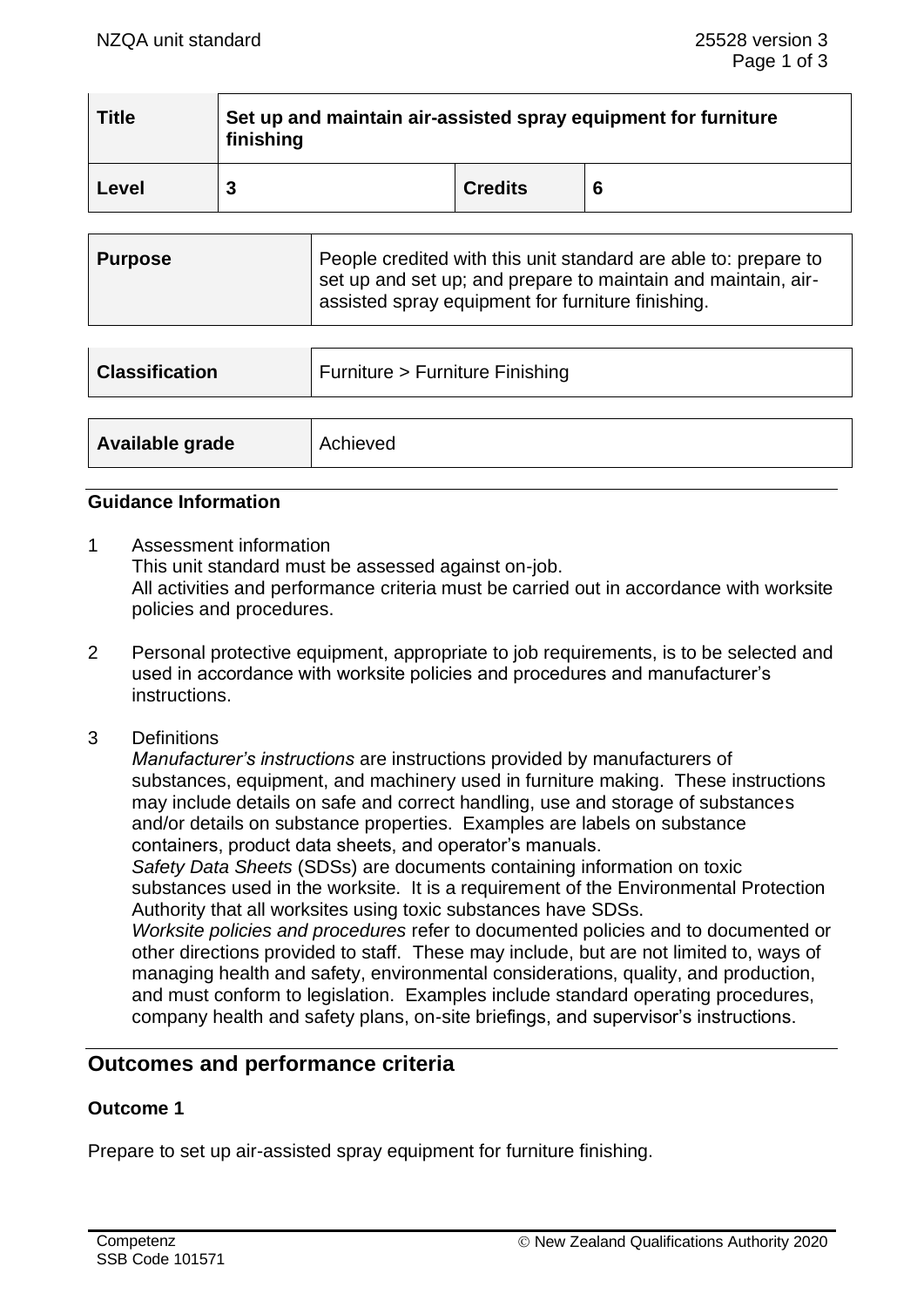## **Performance criteria**

- 1.1 Job specifications are obtained and interpreted.
	- Range substance and surfaces to be sprayed, spray equipment to be used.
- 1.2 Tip and viscosity ratio for setting up the spray equipment are identified and selected in accordance with job specifications and manufacturer's instructions.

## **Outcome 2**

Set up air-assisted spray equipment for furniture finishing.

# **Performance criteria**

2.1 Spray equipment is set up in accordance with manufacturer's instructions.

| Range | hoses and housing, gun fluid fitting, tips, air regulator, fan and |
|-------|--------------------------------------------------------------------|
|       | volume adjustment, filters, oil reservoir, pressures, location.    |

2.2 Equipment is tested.

Range working pressure levels, hose couplings, needle adjustment, air adjuster, seals.

## **Outcome 3**

Prepare to maintain air-assisted spray equipment for furniture finishing.

## **Performance criteria**

- 3.1 Solvent is selected for cleaning and flushing.
- 3.2 Tools and materials are selected to enable the gun to be cleaned and maintained in accordance with manufacturer's instructions.
	- Range brushes, solvents, cloths, air supply, lubricants, multi-tool and any specialist spray equipment tools.
- 3.3 Safety considerations for the selected solvents are explained in accordance with the SDSs.
- 3.4 An area for maintenance is selected.

Range clean, clear.

## **Outcome 4**

Maintain air-assisted spray equipment for furniture finishing.